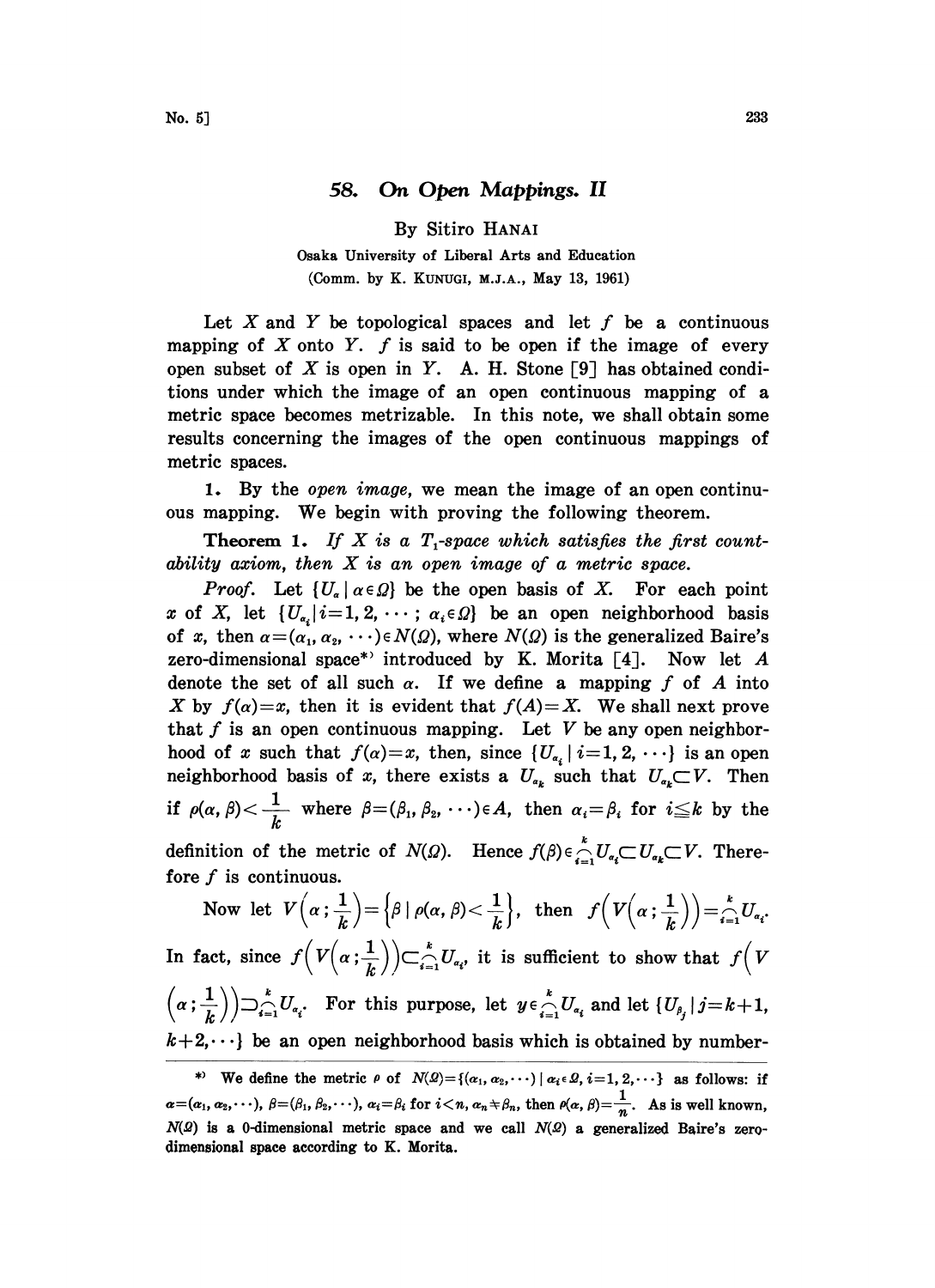## 234 **S. HANAI** S. HANAI [Vol. 37,

ing from  $k+1$ . Then  $\{U_{\alpha_1}, U_{\alpha_2}, \cdots, U_{\alpha_k}, U_{\beta_{k+1}}, \cdots\}$  is an open neighborhood basis of y. Hence  $f(\alpha')=y$  where  $\alpha'=(\alpha_1,\cdots,\alpha_k,\beta_{k+1},\cdots)$ . Therefore we get  $f\left(V\left(\alpha;\frac{1}{k}\right)\right) \supset_{i=1}^k U_{\alpha_i}$ . On the other hand, since  $\left\{V\left(\alpha;\frac{1}{k}\right)\right\}$  $\frac{1}{k}\bigg\vert \bigg\vert \alpha \in A, k=1,2,\cdots$  is the basis for open sets of A, f is an open

mapping. This completes the proof.

The following theorem is an immediate consequence of Theorem 1. Theorem 2. A  $T_1$ -space X is an open image of a metric space if and only if  $X$  satisfies the first countability axiom.

**Theorem 3.** A regular space  $X$  is an open image of a locally separable metric space if and only if  $X$  is locally separable and locally metrizable.

*Proof.* Let  $f(T)=X$  be an open continuous mapping where T is a locally separable metric space. Let  $U$  be an open separable neighborhood of any point t of T, then, since f is open,  $f(U)$  is an open set in  $X$  and a regular space with a countable basis for open sets as a subspace of X. Hence  $f(U)$  is separable and metrizable as a subspace of  $X$ . Thus  $X$  is locally separable and locally metrizable.

Conversely, if  $X$  is locally separable and locally metrizable, then, for each point x of X, there exists an open neighborhood  $U(x)$  which is separable and metrizable. Let  $V_x$  be a topological space such that  $V_x$  is homeomorphic to  $U(x)$  and  $V_x \sim V_{x'} = \phi$  for any distinct points x and x' of X, then  $T = \sum_{x \in X} V_x$  is a locally separable metric space where the topology of  $T$  is defined as follows: for each point  $t$  of  $T$  such that  $t \in V_x$ , the open neighborhood basis of t is the open neighborhood basis of t of the space  $V_x$ . Let  $\varphi_x$  be the above homeomorphism between  $U(x)$  and  $V_x$  and let  $f(t) = \varphi_x(t)$  if  $t \in V_x$ . Then it is easy to see that f is an open continuous mapping of T onto X. This completes the proof.

By Theorem 3, we easily obtain the following theorem.

**Theorem 4.** Let  $X$  be a locally separable metric space and let Y be a regular space. If  $f(X)=Y$  is an open continuous mapping, then  $Y$  is metrizable if and only if  $Y$  is paracompact.

Remark 1. In Theorem 4, we assumed that  $X$  is locally separable. We can not drop this assumption since we can get an encounter example as follows. Let  $R$  be a set of real numbers. For each  $x \in R$ , we define an open neighborhood basis  $\{U_n(x) | x \leq u, u \in R\}$  where  $U_n(x) = \{y \mid x \leq y < u\}.$  Then R is a paracompact Hausdorff space satisfying the first countability axiom, but  $R$  is not metrizable. By Theorem 1,  $R$  is an open image of a metric space.

Remark 2. By E. Michael's theorem  $\lceil 2, \text{Cor. } 1.4 \rceil$ , we can prove the following theorem: let  $X$  be a complete metric space and let  $Y$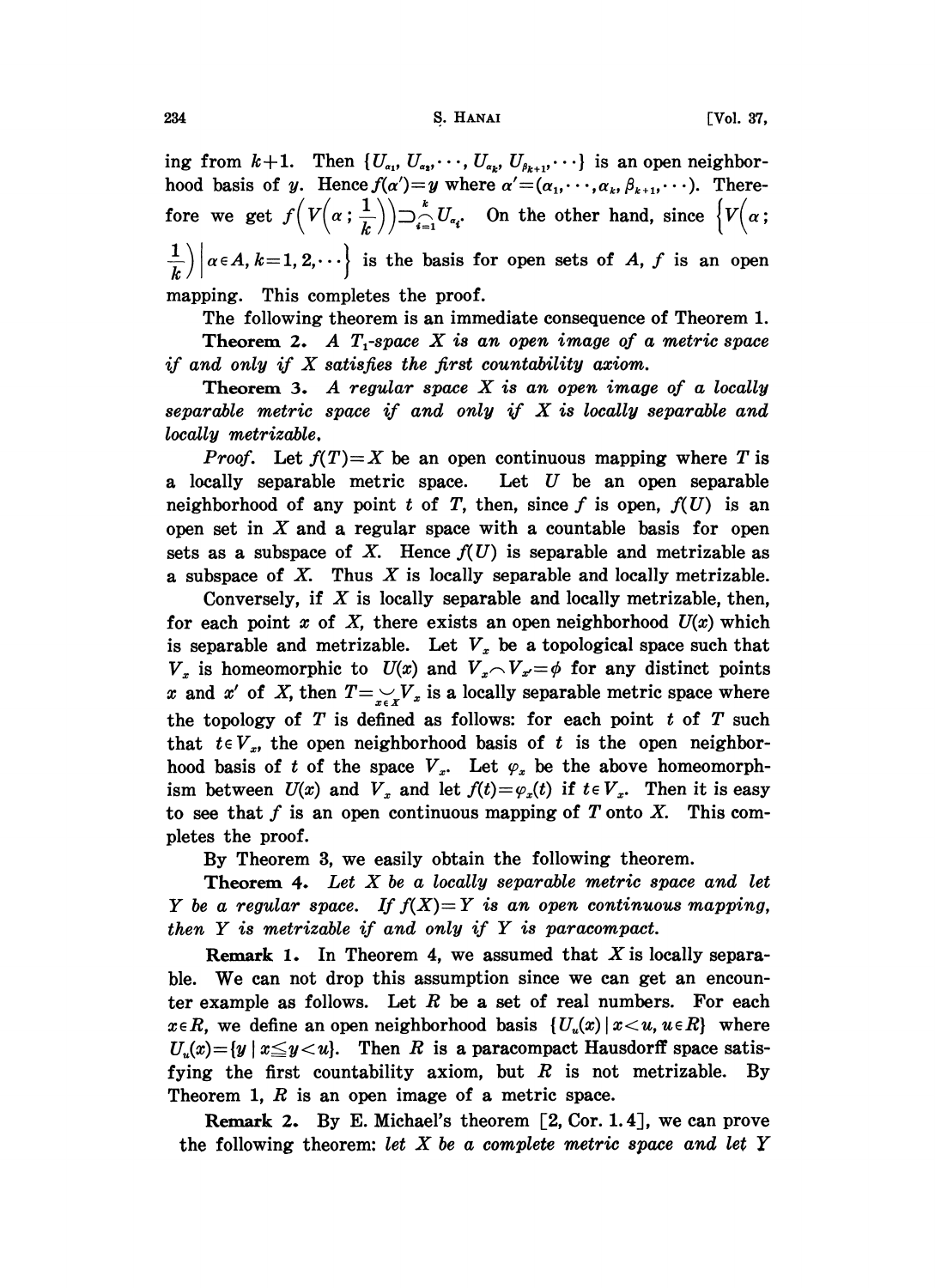be a zero-dimensional paracompact  $T_1$ -space. If Y is an open image of X, then Y is metrizable.

In conclusion of this section, we shall prove the following theorem. Before the proof, we give a definition. Let  $f(X)=Y$  be a continuous mapping. If  $f^{-1}(y)$  is compact for each point y of Y, then Y is said to be <sup>a</sup> compact image.

**Theorem 5.** A Hausdorff space  $X$  is an open compact image of a metric space if and only if there exists a countable family  $\{\mathfrak{B}_i\}$ of point-finite open coverings of X such that  $\{S(x, \mathcal{B}_i)\mid i=1, 2 \cdots\}$  is a neighborhood basis of x for each point x of X.

*Proof.* Necessity. Let  $f(T)=X$  be an open continuous mapping of a metric space T onto X such that  $f^{-1}(x)$  is compact for each  $x \in$ X. Let  $\mathfrak{G}_n = \{G^n\}$  be a locally finite open covering of T such that the diameter of  $G^n$  is less than  $\frac{1}{n}$  for each  $G^n \in \mathcal{G}_n$ . Then  $\mathcal{D}_n = f(\mathcal{G}_n)$  ${f(G<sup>n</sup> | G<sup>n</sup> \in \mathcal{G}<sub>n</sub>}$  is a point-finite open covering of X because f is open and  $f^{-1}(x)$  is compact for each  $x \in X$ . Let V be any open neighborhood of x, then  $f^{-1}(x) \subset f^{-1}(V)$ . Since  $f^{-1}(x)$  is compact,  $\rho[f^{-1}(x), T]$  $-f^{-1}(V)$  > 0 where  $\rho$  denotes the metric of T. If we find a positive integer m such that  $\rho[f^{-1}(x), T-f^{-1}(V)] > \frac{1}{m}$ , then  $S(f^{-1}(x), \mathbb{G}_m)$  $\subset f^{-1}(V)$ . Hence  $S(x, \mathfrak{B}_m) \subset V$ .

Sufficiency. Let  $\mathfrak{B}_i = \{V_a^i | a \in \Gamma_i\}$  (i=1, 2,  $\cdots$ ) and let  $P = \prod_{i=1}^{m} \Gamma_i$ , that is,  $P$  is the product of the sets  $\Gamma_i$ . Let  $T$  be the set of elements  $(\alpha_1, \alpha_2, \dots)$  of P such that  $\bigcap_{i=1}^{\infty} V_{\alpha_i}^i$  is a single point of X. Now we define a mapping f as follows:  $f(\alpha_1, \alpha_2, \cdots) = \bigcap_{i=1}^{\infty} V_i^i$ . Then it is easy to see that  $f(T)=X$ . If we consider T as the subspace of the generalized Baire's zero-dimensional space, then T is <sup>a</sup> metric space. We shall next prove that  $f$  is an open continuous mapping. To show this, let  $V$  be any open neighborhood of  $x$ , there exists a  $k$  such that  $S(x, \mathfrak{B}_k) \subset V$ . If we take an open neighborhood  $V(\alpha; \frac{1}{k}) = \{(\beta_1, \beta_2, \cdots)$  $\left(\beta_i=\alpha_i, i=1, 2, \cdots, k\right)$  of  $\alpha=(\alpha_1, \alpha_2, \cdots)$ , we get  $x \in f\left(V\left(\alpha; \frac{1}{k}\right)\right) \subset S(x, k)$  $\mathfrak{B}_{k}$ ) $\subset V$ . Hence f is continuous. We have also  $f(V(\alpha;\frac{1}{k})) = \int_{i=1}^{\infty} V_{\alpha,i}^{s}$ . In fact, since  $f(V(\alpha;\frac{1}{k}))\subset_{i=1}^k V_{\alpha,i}^i$ , we need only show that  $f(V(\alpha;\frac{1}{k}))$  $\left(\frac{1}{k}\right)\bigcup_{i=1}^{k}V_{a_{i}}^{i}$ . Let x be any point of  $\bigcap_{i=1}^{k}V_{a_{i}}^{i}$ , then there exists an l such that  $S(x, \mathfrak{B}_i) \subset_{i=1}^k V_{\alpha_i}^i$  and  $l > k$ . Then there exists a  $\gamma = (\alpha_1, \dots, \alpha_k)$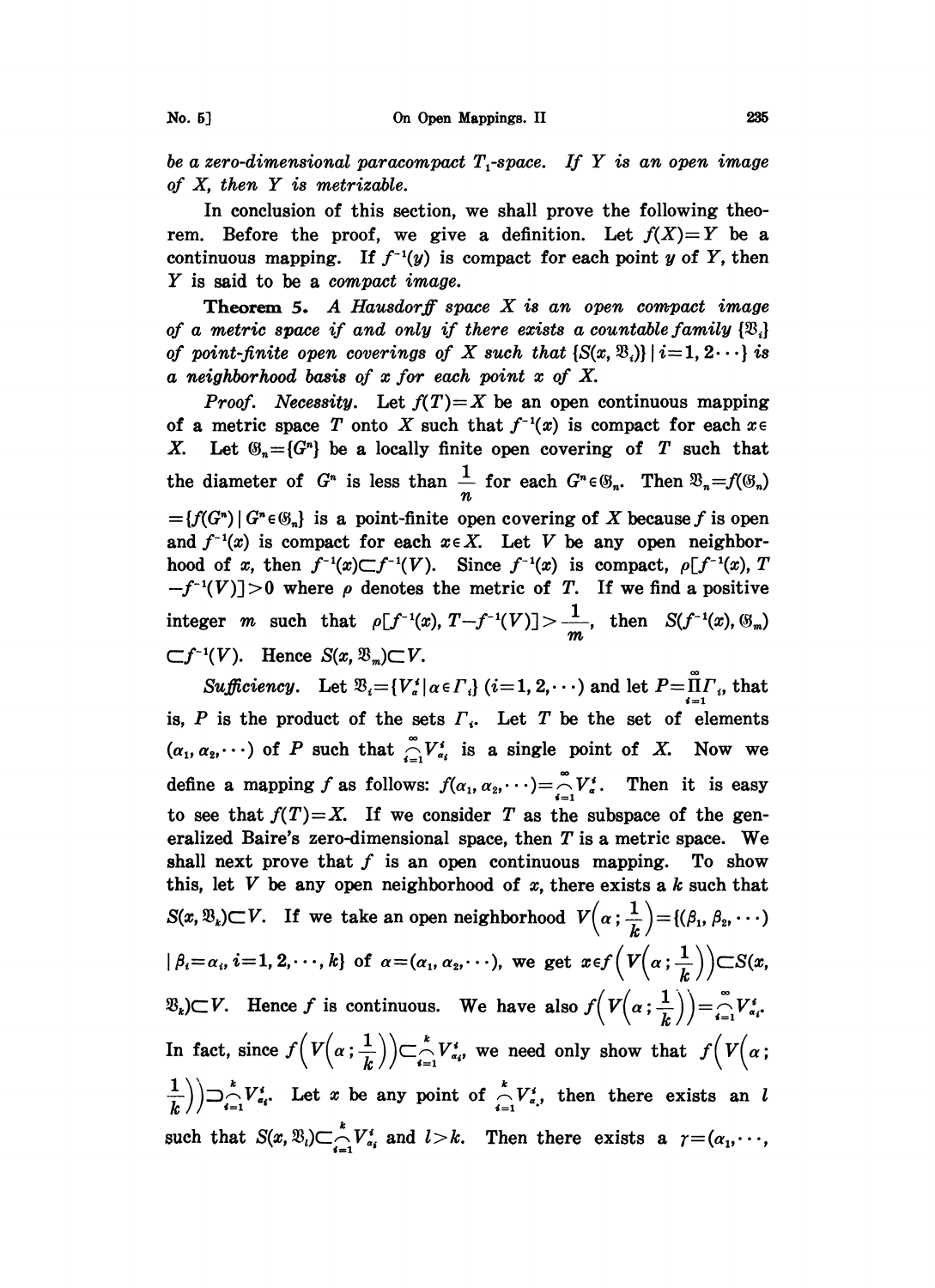### 236 S. HANAI [Vol. 37,

 $\alpha_k, \gamma_{k+1}, \gamma_{k+2}, \dots$  such that  $x = (\bigcap_{i=1}^{k} V_{\alpha_i}^*)$  $V(\alpha; \frac{1}{k}).$  Therefore  $f(V(\alpha; \frac{1}{k})) \supseteq_{i=1}^{N} V_{\alpha_{i}}^{i}$ . On the other hand, since  $\left\{V\left(\alpha;\frac{1}{k}\right)\middle| k=1,2,\cdots,\alpha\in T\right\}$  is a basis for open sets of T, f is open. Finally we prove that  $f^{-1}(x)$  is compact for each point x of X. Let  $\Lambda_i$  be the set of  $\alpha_i$  such that  $x \in V_{\alpha_i}^i$ , then, by the assumption,  $\Lambda_i$  is a finite set. Hence  $f^{-1}(x) = \prod_{i=1}^{n} A_i$  is compact. This completes the proof. 2. In the first place, we shall give an another proof of the

following well-known theorem due to A. H. Stone [9].

**Theorem 6** (A. H. Stone). If  $f$  is an open continuous mapping of a metric, locally separable space  $X$  onto a regular space  $Y$ , and if for each point y of Y the set  $f^{-1}(y)$  is separable, then Y is metrizable and locally separable.

*Proof.* Let U be an open separable subset of X, then  $f(U)$  is separable and metrizable since  $Y$  is a regular space.

Now let  $\mathfrak{H} = \{H\}$  be any open covering of Y, then  $f^{-1}(\mathfrak{H}) = \{f^{-1}(H) \mid$  $\mathfrak{D} = \{H\}$  be any open covering of Y, then f open covering of X. Since X is a meable, X has the star-finite property [3, exists a star-finite open refinement  $\mathfrak{S} =$  $H \in \mathfrak{H}$  is an open covering of X. Since X is a metric space and locally separable, X has the star-finite property  $[3, \text{Cor. 2, p. 67}].$ Hence there exists a star-finite open refinement  $\mathfrak{G} = \{G\}$  of  $f^{-1}(\mathfrak{H})$ such that each G is separable. Then  $f(\mathcal{G}) = \{f(G) | G \in \mathcal{G}\}\$  is a starcountable open refinement of  $\mathfrak{H}$  since  $f(G) \frown f(G') \neq \emptyset$  if and only if G  $\bigcap f^{-1}(f(G')) \neq \emptyset$  and  $f^{-1}(f(G))$  is separable. Thus we can see that Y is <sup>a</sup> regular space with the star-countable property. Therefore Y has the star-finite property  $\lceil 8 \rceil$ . Hence Y is paracompact. Thus we get the theorem by use of Theorem 4, completing the proof.

**Theorem 7.** If a collectionwise normal space  $Y$  is an open compact image of <sup>a</sup> metric space, then Y is metrizable.

*Proof.* Let X be a metric space and let  $f(X)=Y$  be an open continuous mapping such that  $f^{-1}(y)$  is compact for each point y of Y. Let  $\mathfrak{G}_n$  denote the locally finite open covering of X defined in the proof of Theorem 5. Then  $f(\mathcal{G}_n) = {f(G^n) | G^n \in \mathcal{G}_n}$  is a point-finite open covering of  $Y$ . Since  $Y$  is collectionwise normal, by E. Michael's theorem [1]  $f(\mathfrak{G}_n)$  has a locally finite open refinement  $\mathfrak{H}_n = \{H\}$ . Let  $y$  be any point of Y and let V be any open neighborhood of  $y$ . Then, since  $f^{-1}(y)$  is compact,  $\rho[f^{-1}(y), X-f^{-1}(V)]>0$  where  $\rho$  is the metric of X. Hence there exists a positive integer m such that  $\rho[f^{-1}(y)]$ ,  $X-f^{-1}(V)] > \frac{1}{m}$ . Then  $S(f^{-1}(y), \mathcal{G}_m) \subset f^{-1}(V)$ . Hence  $S(y, f(\mathcal{G}_m)) \subset V$ . Therefore we get  $S(y, \tilde{y}_m) \subset S(y, f(\mathcal{G}_m)) \subset V$ . By Nagata-Smirnov's theorem  $\lceil 6, 7 \rceil$ , Y is metrizable. This completes the proof.

**Remark 3.** i) If we drop the condition that  $f^{-1}(y)$  is compact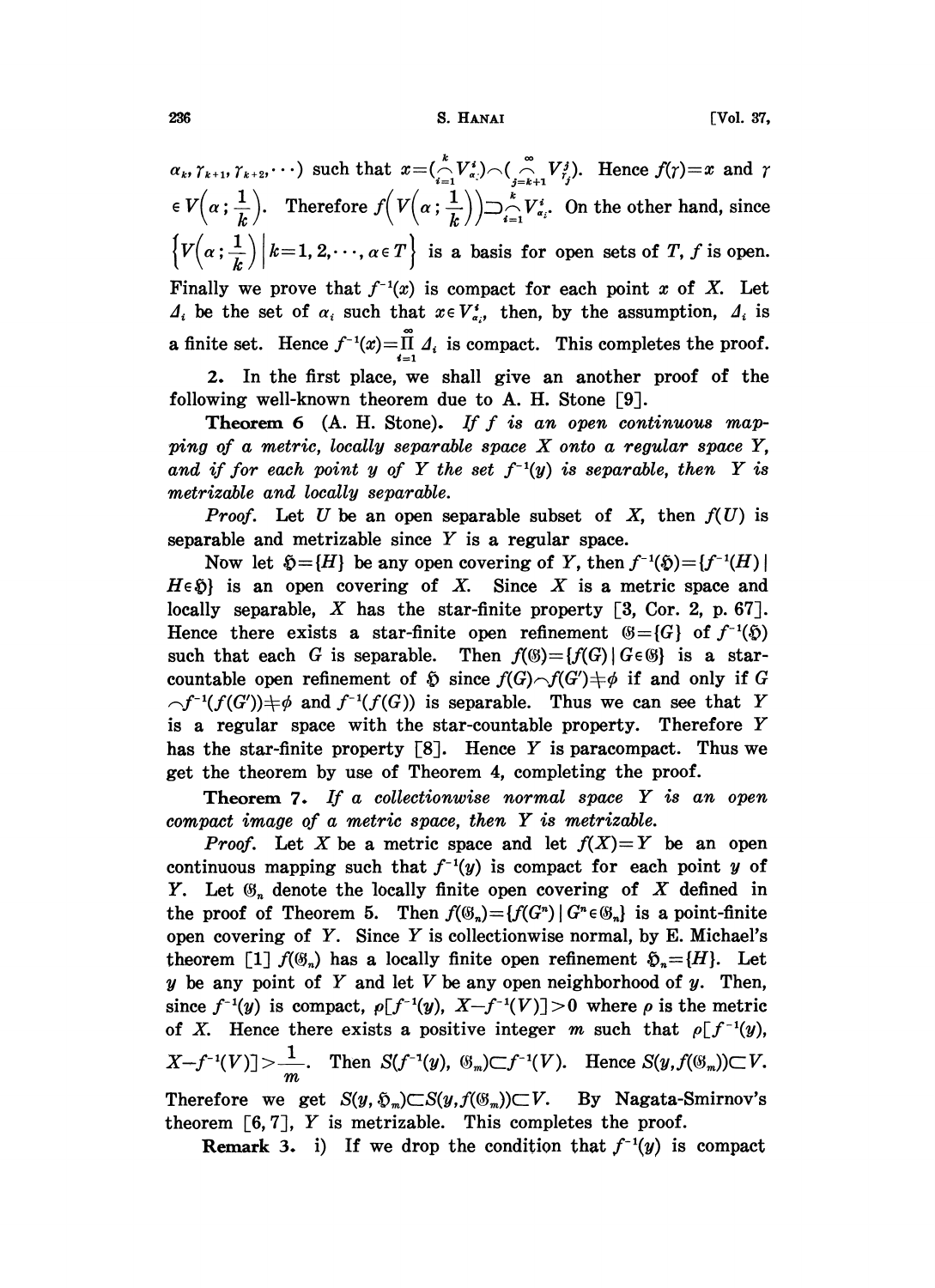for each point  $y$  of  $Y$ , Theorem 7 does not hold. We can see this by the example given by A. H. Stone  $[9, \text{Example (1)}].$ 

ii) In Theorem 7, we can not replace the collectionwise normality of  $Y$  by the regularity. This is also seen by  $A$ . H. Stone  $[9,$  Example  $(3)$ ].

**Theorem 8.** Let  $X$  be a paracompact topological space and let Y be a collectionwise normal space. If  $f(X) = Y$  is an open continuous mapping such that the boundary  $\mathfrak{B} f^{-1}(y)$  is compact for each point  $y$  of  $Y$ , then  $Y$  is paracompact.

*Proof.* Let  $Y_0=[y \mid \text{Int } f^{-1}(y) \neq \emptyset]$ , then by the openness of f,  $f(\text{Int } f^{-1}(y_0))=y_0$  is open for each point  $y_0$  of Y. Therefore  $Y_0$  is a discrete open subspace and  $Y-Y_0$  is closed. Let  $X_0=f^{-1}(Y_0)$ , then  $X-X_0$  is a closed inverse set and paracompact as the subspace of X. Let  $f_0$  denote the mapping f of  $X-X_0$  onto  $Y-Y_0$ , then  $f_0$  is open and continuous. Since Int  $f^{-1}(y)=\phi$  for each point y of  $Y-Y_0$ , we get  $\mathfrak{B}_f f^{-1}(y)=f^{-1}(y)$ . Then we can see that  $\mathfrak{B}_f f^{-1}(y)=f^{-1}(y)=f^{-1}(y)$ , that is, the boundary of  $f_0^{-1}(y)$  in the subspace  $X-X_0$  coincides with the compact set  $f^{-1}(y)$ . We shall next prove the paracompactness of the subspace  $Y-Y_0$ . Let  $\mathfrak{H}=\{H\}$  be any open covering of  $Y-Y_0$ . Then we have the open covering  $f^{-1}(\mathfrak{H}) = {f'(H) | H \in \mathfrak{H}}$  of  $X-X_0$ . Since  $X-X_0$  is paracompact, there exists a locally finite open refinement  $\mathfrak{G} = \{G\}$  of  $f^{-1}(\mathfrak{H})$ . Then  $f(\mathfrak{G}) = \{f(G) | G \in \mathfrak{G}\}\$ is a point-finite open covering of  $Y-Y_0$  because f is open and  $f_0^{-1}(y)$  is compact for each point y of  $Y-Y_0$ . On the other hand,  $Y-Y_0$  is collectionwise normal by the closedness of  $Y-Y_0$ . Therefore, by E. Michael's theorem [1],  $f(0)$  has a locally finite open refinement. Hence  $Y-Y_0$  is paracompact. Therefore, by K. Morita's lemma [5, Lemma 1], Y is paracompact. This completes the proof.

**Theorem 9.** Let  $X$  be a locally countably compact paracompact topological space and let Y be <sup>a</sup> Hausdorff space satisfying the first countability axiom. If  $f(X)=Y$  is an open continuous mapping such that the inverse image of any countably compact set of Y under f is compact, then Y is paracompact.

*Proof.* Let  $\mathfrak{G} = \{G_a\}$  be an open covering of Y, then  $\mathfrak{G}' = \{f^{-1}(G_a)\}$  $|G_{\alpha} \in \mathcal{G}|$  is an open covering of X. Since X is paracompact,  $\mathcal{G}'$  has a locally finite open refinement  $\Re = \{R_s\}$ . Then  $\Re' = \{f(R_s) | R_s \in \Re\}$  is an open refinement of  $\mathfrak{G}$ . It is easy to see that  $\mathfrak{R}'$  is point-finite since  $f^{-1}(y)$  is compact for each point y of Y by the assumption.

Now we shall prove that  $\mathcal{R}'$  is locally finite. For this purpose, we suppose on the contrary that  $\Re'$  is not locally finite. On the we suppose on the contrary that  $\pi$  is not locally influe. On the other hand, since  $X$  is locally countably compact,  $Y$  is also locally countably compact. Then there exist a point  $y_0$  and a countably compact neighborhood  $U(y_0)$  of  $y_0$  such that  $U(y_0)$  intersects infinitely